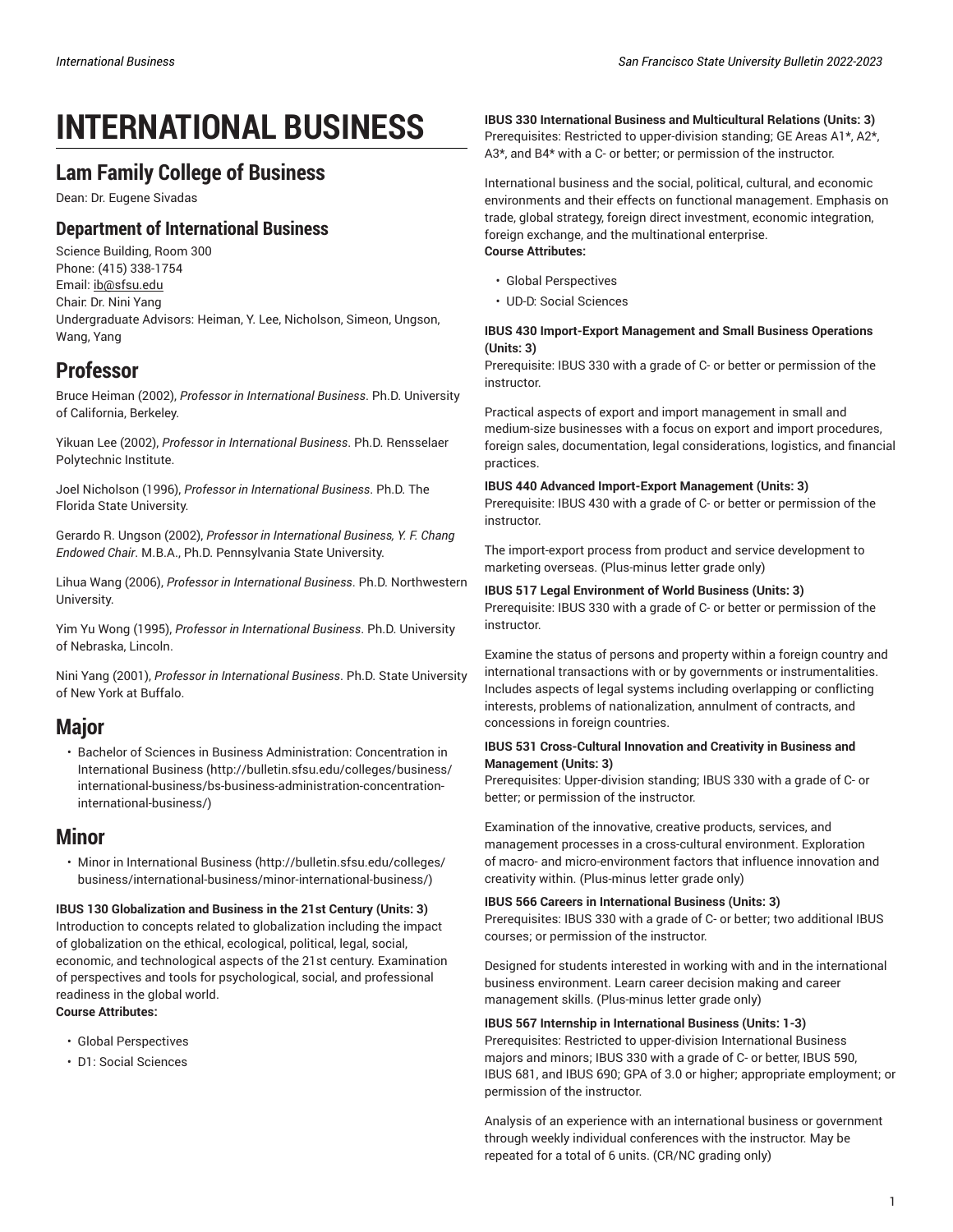#### **IBUS 576 Global Entrepreneurship (Units: 3)**

Prerequisite: IBUS 330 with a grade of C- or better or permission of the instructor.

Introduction to the context that enables entrepreneurs to be successful in developed, emerging, and developing economies. Focus on local context and contents of these economies, along with mainstream conceptions with emergent settings. (Plus-minus letter grade only) **Course Attributes:**

• E1 LLD Pre-Fall 2019

#### **IBUS 590 International Environmental Analysis (Units: 3)**

Prerequisite: IBUS 330 with a grade of C- or better or permission of the instructor.

Factors affecting the conduct of contemporary business transactions in a number of specific global environments. (Plus-minus letter grade only)

#### **IBUS 591 Doing Business in Latin America (Units: 3)**

Prerequisite: IBUS 330 with a grade of C- or better or permission of the instructor.

Examination of business in Latin America including demographics, psychographics, cultural and social values, and business and managerial methods and systems. (Plus-minus letter grade only)

#### **IBUS 592 Doing Business in Greater China (Units: 3)**

Prerequisite: IBUS 330 with a grade of C- or better or permission of the instructor.

Business in Greater China: demographics, cultural and social values (philosophies, language, etc.), business and managerial methods and systems.

# **IBUS 593 Doing Business in Europe (Units: 3)**

Prerequisite: IBUS 330 with a grade of C- or better or permission of the instructor.

Exploration of business, economic, political, and social conditions affecting commercial conduct in Europe including opportunities and challenges for investment and trade.

#### **IBUS 594 Doing Business in Asia-Pacific Countries (Units: 3)**

Prerequisite: IBUS 330 with a grade of C- or better or permission of the instructor.

In-depth study of current issues in Asia-Pacific economic, cultural, political, social, and institutional environments and their impacts on national competitiveness within the region.

#### **IBUS 596 Doing Business in Japan (Units: 3)**

Prerequisite: IBUS 330 with a grade of C- or better or permission of the instructor.

Analysis of issues in Japanese culture, management, organization, and employment relations including organizational behavior and international business strategies of Japanese firms and development of a strong base of knowledge for research, consulting, or business. (Plus-minus letter grade only)

## **IBUS 598 Doing Business in Emerging Markets (Units: 3)**

Prerequisite: IBUS 330 with a grade of C- or better or permission of the instructor.

Insight into and guidelines for ways of interacting and doing business with the wide range of cultures, institutions, businesses, and regions that are associated with emerging markets. (Plus-minus letter grade only)

# **IBUS 620 Research in International Business and the Global Market (Units: 3)**

Prerequisite: IBUS 330 with a grade of C- or better or permission of the instructor.

Strengthening skills in analyzing international markets and conducting a business plan. Discussion of international business entry strategy, environment analysis, and business risks. (Plus-minus letter grade only)

#### **IBUS 628 Global Human Resource Management (Units: 3)**

Prerequisite: IBUS 330 with a grade of C- or better or consent of the instructor.

Examination of the nature of developing and managing human resources at the global level. Exploration of the challenges in the global environment and strategies used to effectively develop and manage a global workforce in culturally and geographically diverse environments. (Plus-minus letter grade only)

# **IBUS 638 Global Leadership and Cultural Competencies (Units: 3)**

Prerequisite: IBUS 330 with a grade of C- or better or permission of the instructor.

Examination of different aspects in developing global leadership skills and cultural competencies in the volatile, competitive environments from an individual, collective, and organizational collaborator's perspective. Focus on the mindset, concepts and tools, cultural and contextual intelligence, and self-awareness. (Plus-minus letter grade only)

# **IBUS 659 Introduction to International Business Negotiation (Units: 3)** Prerequisites: IBUS 330 and MGMT 405 with a grade of C- or better; or permission of the instructor.

Exercises involving various protagonists, organizational contexts, and situations to strengthen intercultural negotiating skills, which are becoming more essential as business grows more global and participative.

(Plus-minus letter grade only) (This course is offered as IBUS 659 and MGMT 659. Students may not repeat the course under an alternate prefix.)

# **IBUS 676 Social Entrepreneurship in a Global Context (Units: 3)** Prerequisite: IBUS 330 with a grade of C- or better.

Examination of social entrepreneurship in a global context with a focus on new business models, micro-financing, and community-based entrepreneurship. (Plus-minus letter grade only) **Course Attributes:**

• Social Justice

### **IBUS 681 Seminar in Comparative Management (Units: 3)**

Prerequisite: IBUS 330 with a grade of C- or better or permission of the instructor.

Analysis of managerial performance in different cultures. Examines the international dimensions of organizational behavior in different countries and the varying socioeconomic, political, and legal variables that interact with culture to affect local and international management.

#### **IBUS 690 Global Strategic Management (Units: 3)**

Prerequisites: IBUS 330 and MGMT 405 with grades of C- or better; FIN 350; or permission of the instructor; FIN 536 recommended.

A case study approach to business strategy, tactics, and decision-making in a multinational enterprise. Interactive effects of governmental and business policies.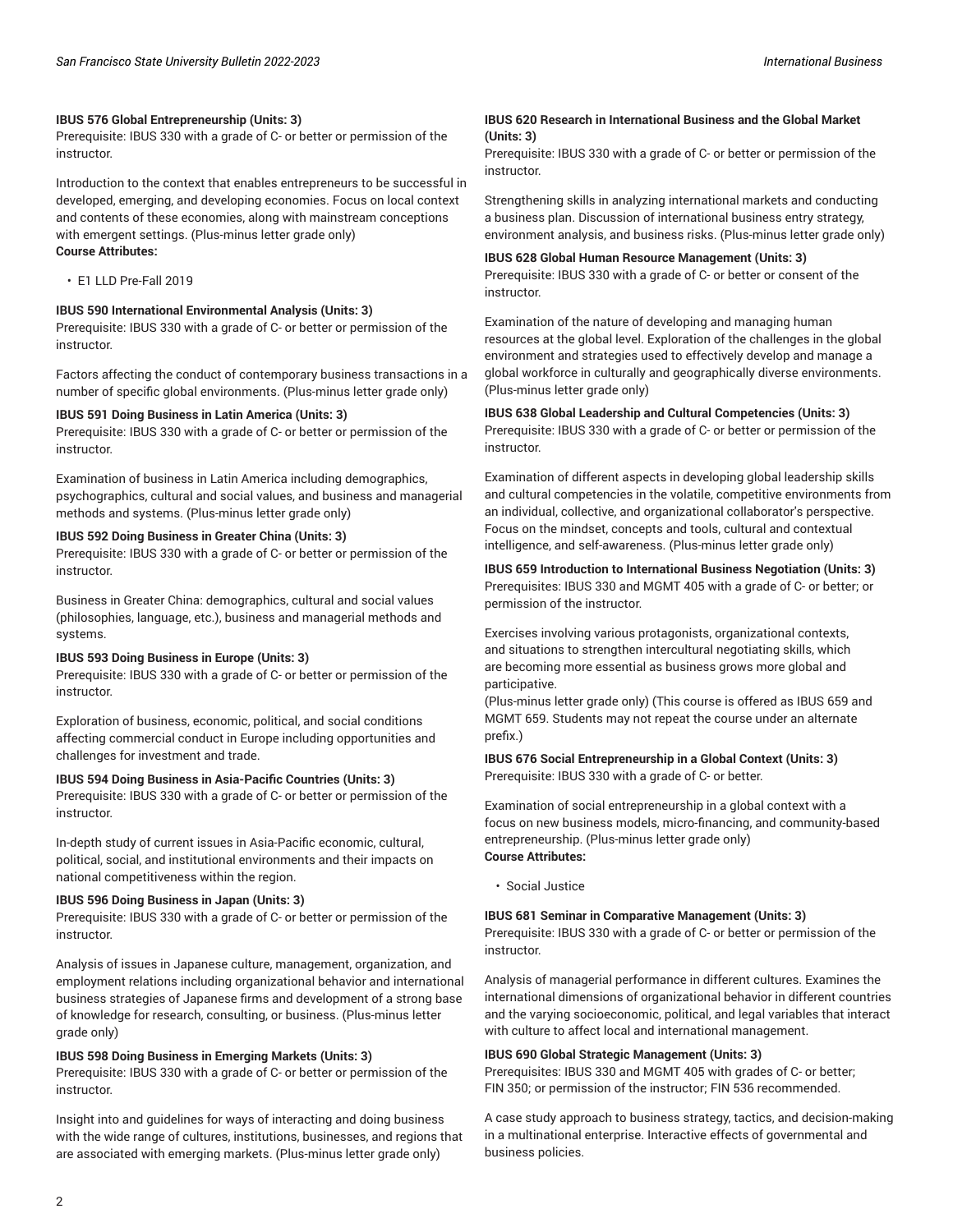#### **IBUS 699 Independent Study (Units: 1-3)**

Prerequisites: Open only to upper-division students that have demonstrated the ability to work independently. Permission of the instructor, adviser, and department chair.

Intensive problem analysis under the direction of an International Business faculty member. May be repeated for a total of 6 units. [CSL may be available]

#### **IBUS 815 Seminar in International Business (Units: 3)**

Prerequisite: Restricted to graduate Business students; graduate students in other majors permitted with the permission of the Faculty Director of Graduate Programs.

Exploration of themes of culture and environments. Emphasis on the multinational enterprise and forms of international structure and strategy, rationalization of value chains, locational decisions, and FDI, foreign exchange, and global and regional economic integration. (Plus-minus letter grade only)

#### **IBUS 829 Global Human Resources Management (Units: 3)**

Prerequisite: Restricted to graduate Business students; graduate students in other majors permitted with the permission of the Faculty Director of Graduate Programs.

The theory and applied aspects of human resources management in a global context. Topics cover critical areas and the emerging issues and leverages them for business practices. Focus on strategic HRM for sustained operational excellence. (Plus-minus letter grade only)

#### **IBUS 838 Global Leadership in the Modern World (Units: 3)**

Prerequisite: Restricted to graduate Business students; graduate students in other majors permitted with the permission of the Faculty Director of Graduate Programs.

Examination of the impacts of globalization on society. Focus on the value of intellectual capital and management in cross-cultural, interdisciplinary, and pluralistic environments. (Plus-minus letter grade only)

**IBUS 841 Creativity for Managers: A Global Perspective (Units: 3)** Prerequisite: Restricted to graduate Business students; graduate students in other majors permitted with the permission of the Faculty Director of Graduate Programs.

Recognize, analyze, and support the value-adding determinants of creative behavior in a global context. Techniques for enacting and fostering productive creativity. (Plus-minus letter grade only)

#### **IBUS 857 Seminar on Business in Greater China (Units: 3)**

Prerequisites: Restricted to graduate Business students; MGMT 788; graduate students in other majors permitted with the permission of the Faculty Director of Graduate Programs.

Analysis of opportunities, challenges, and approaches required for effective trade, investment, and business operations in The People's Republic of China, Taiwan, and Hong Kong. Exploration of the cultural, institutional, legal, and economic environment, as well as business and government systems. (Plus-minus letter grade only)

# **IBUS 859 Introduction to International Business Negotiation (Units: 3)**

Prerequisites: Restricted to graduate Business and Ethics & Compliance Certificate students; 6 units in a SF State graduate program; graduate students in other programs permitted with the permission of the Faculty Director of Graduate Programs.

Development of intercultural negotiating skills through cases involving protagonists, organizational contexts, and situations. (Plus-minus letter grade only)

(This course is offered as BUS 859 and IBUS 859. Students may not repeat the course under an alternate prefix.)

# **IBUS 867 Graduate Internship in International Business (Units: 1-3)** Prerequisites: Restricted to graduate Business students; GPA of 3.3 or higher; graduate students in other majors permitted with the permission of the Faculty Director of Graduate Programs.

Analysis of experience with an international business or government. Weekly individual conferences with the instructor. (Plus-minus letter grade only)

# **IBUS 868 Strategies in Emerging and Developing Economies (Units: 3)** Prerequisite: Restricted to graduate Business students; graduate students in other majors permitted with the permission of the Faculty Director of Graduate Programs.

Examination of the strategies and basic institutions underlying emerging markets in developing economies. Focus on strategies, business models, micro-financing, and community-based initiatives. (Plus-minus letter grade only)

#### **IBUS 876 Entrepreneurship in a Global Context (Units: 3)**

Prerequisite: Restricted to graduate Business students; graduate students in other majors permitted with the permission of the Faculty Director of Graduate Programs.

Theory and practice of entrepreneurship in a global context. Emphasis on awareness of business opportunities in different institutional environments. Exploration of strategic skills and a global and ethical mindset that meet the requirements of entrepreneurial ventures in a global economy. (Plus-minus letter grade only)

#### **IBUS 881 Seminar in Comparative Management (Units: 3)**

Prerequisites: Restricted to graduate Business students; IBUS 815; or consent of the instructor; graduate students in other majors permitted with the permission of the Faculty Director of Graduate Programs.

Analysis of managerial performance in different cultures. Examine the international dimensions of organizational behavior in different countries and the varying socioeconomic, political, and legal variables that interact with culture to affect local and international management. (Plus-minus letter grade only)

#### **IBUS 889 International Business Strategy (Units: 3)**

Prerequisite: Restricted to graduate Business students; graduate students in other majors permitted with the permission of the Faculty Director of Graduate Programs.

Exploration of international strategy and structure. Analysis of the multinational enterprise and the tools and techniques of global industry analysis. (Plus-minus letter grade only)